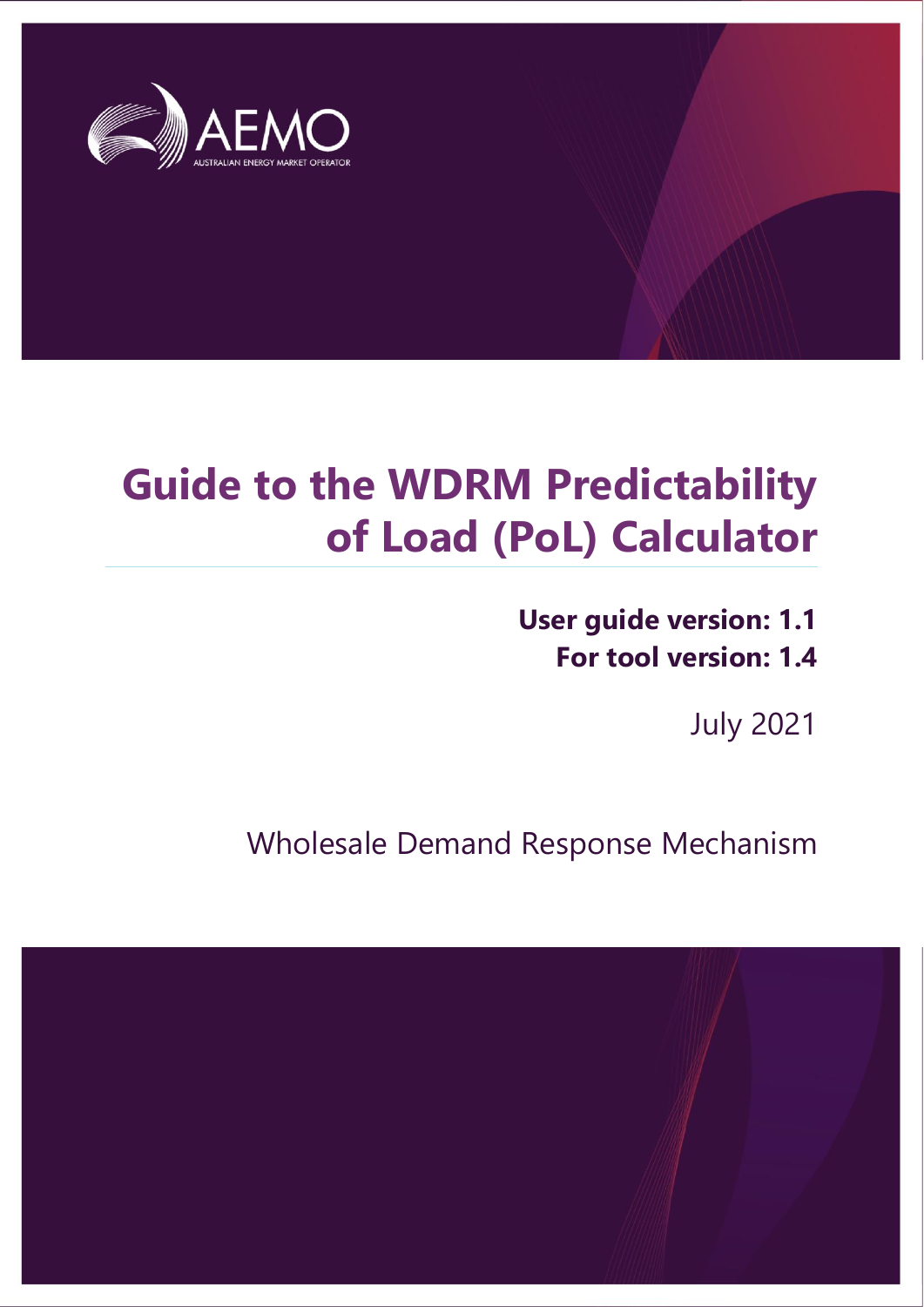# **Important Notice**

#### **PURPOSE**

This Guide to the WDRM Predictability of Load (PoL) Calculator, prepared by the Australian Energy Market Operator (AEMO), provides guidance for Software name under the National Electricity Rules (Rules).

#### **NO RELIANCE OR WARRANTY**

This document does not constitute legal or business advice, and should not be relied on as a substitute for obtaining detailed advice about the National Gas or Electricity Law, the Rules or any other applicable laws, procedures or policies. While AEMO has made every effort to ensure the quality of the information in this Guide, neither AEMO, nor any of its employees, agents and consultants make any representation or warranty as to the accuracy, reliability, completeness, currency or suitability for particular purposes of that information.

#### **LIMITATION OF LIABILITY**

To the maximum extent permitted by law, AEMO and its advisers, consultants and other contributors to this Guide (or their respective associated companies, businesses, partners, directors, officers or employees) are not liable (whether by reason of negligence or otherwise) for any errors, omissions, defects or misrepresentations in this document, or for any loss or damage suffered by persons who use or rely on the information in it.

#### **TRADEMARK NOTICES**

Microsoft, Windows and SQL Server are either registered trademarks or trademarks of Microsoft Corporation in the United States and/or other countries.

Oracle and Java are registered trademarks of Oracle and/or its affiliates.

UNIX is a registered trademark of The Open Group in the US and other countries.

© 2015 Google Inc, used with permission. Google and the Google logo are registered trademarks of Google Inc.

#### **DISTRIBUTION**

Available to the public.

#### **DOCUMENT IDENTIFICATION**

Business custodian: [aemonemsettlements@aemo.com.au](mailto:aemonemsettlements@aemo.com.au)

Prepared by: AEMO Technology Last update: Wednesday, 21 July 2021 5:21 PM

#### **VERSION HISTORY**

1.0 first version of this document published to accompany version 1.0 of the WDRM PoL Calculator

1.1 subsequent version of this document published to accompany version 1.4 of the WDRM PoL Calculator

#### **DOCUMENTS MADE OBSOLETE**

The release of this document changes only the version of Guide to the WDRM Predictability of Load (PoL) Calculator.

#### **FEEDBACK**

Your feedback is important and helps us improve our services and products. To suggest improvements, please contact AEMO's Support Hub.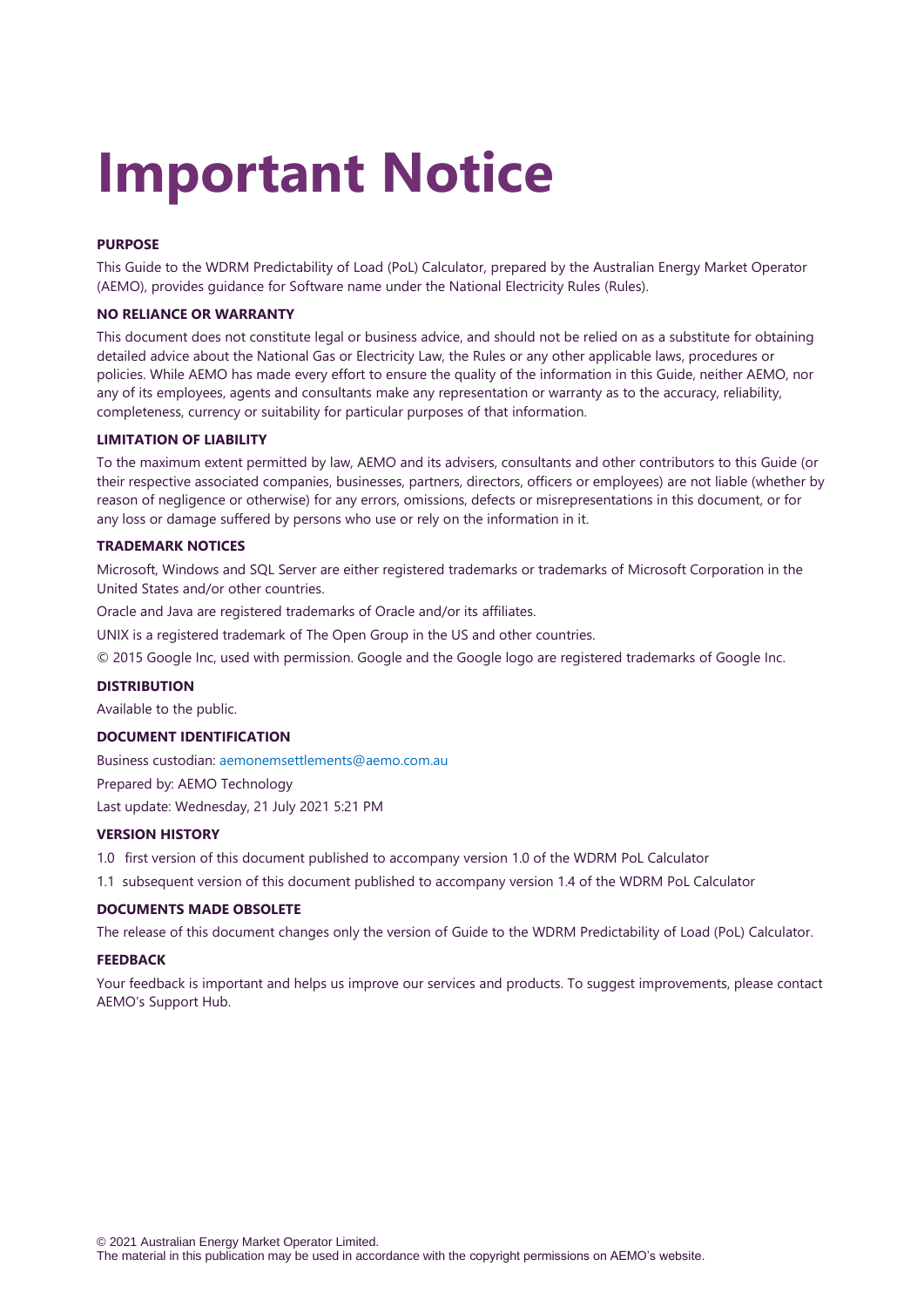### **Contents**

| Chapter 1.        |  |
|-------------------|--|
|                   |  |
|                   |  |
|                   |  |
|                   |  |
| Chapter 2.        |  |
|                   |  |
|                   |  |
|                   |  |
|                   |  |
|                   |  |
|                   |  |
|                   |  |
| Chapter 4.        |  |
|                   |  |
|                   |  |
|                   |  |
|                   |  |
| <b>Chapter 5.</b> |  |
|                   |  |
|                   |  |
|                   |  |
|                   |  |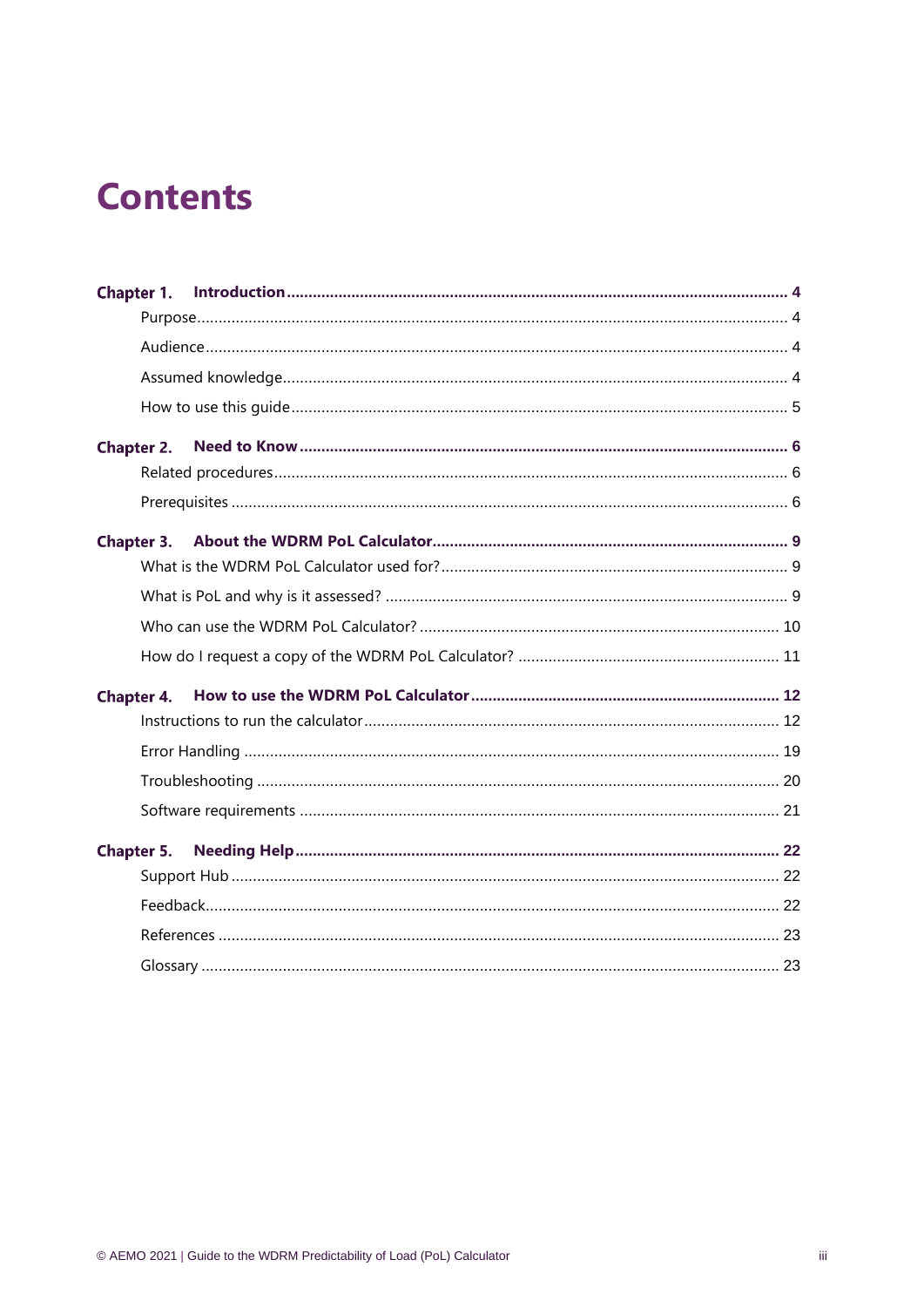# <span id="page-3-0"></span>**Chapter 1. Introduction**

### <span id="page-3-1"></span>**Purpose**

This guide describes the intended use of the Wholesale Demand Response Mechanism (WDRM) Predictability of Load (PoL) Calculator. The calculator is designed to allow participants a way to determine:

- Which NMIs to include in their WDRM application,
- What baseline methodology might best suit their profile, and
- <span id="page-3-2"></span>• How the baseline results differentiate between the four available methodologies.

### **Audience**

The primary audience for this document is market participants who intend to become Demand Response Service Providers (DRSPs) to participate in the Wholesale Demand Response Mechanism.

### <span id="page-3-3"></span>**Assumed knowledge**

It is assumed the audience of this document will understand the purpose of the WDRM project and specifically its registration requirements, including PoL and baselines. Further information can be found at the following links:

- [Wholesale demand response mechanism | AEMC](https://www.aemc.gov.au/rule-changes/wholesale-demand-response-mechanism)
- [AEMO | Wholesale demand response mechanism](https://aemo.com.au/initiatives/trials-and-initiatives/wholesale-demand-response-mechanism#:~:text=Wholesale%20demand%20response%20mechanism.%20AEMO%20is%20working%20with,the%20WDR%20mechanism%20to%20start%20on%2024%20)
- [AEMO | WDR Participant toolbox](https://aemo.com.au/initiatives/trials-and-initiatives/wholesale-demand-response-mechanism/wdr-participant-toolbox)
- [AEMO | WDR Demand Response Service Providers](https://aemo.com.au/initiatives/trials-and-initiatives/wholesale-demand-response-mechanism/wdr-participant-toolbox/wdr-drsp)
- [AEMO | Baselines Eligibility Compliance and Metrics Policy](https://aemo.com.au/consultations/current-and-closed-consultations/wdrm-becm-policy)  Consultation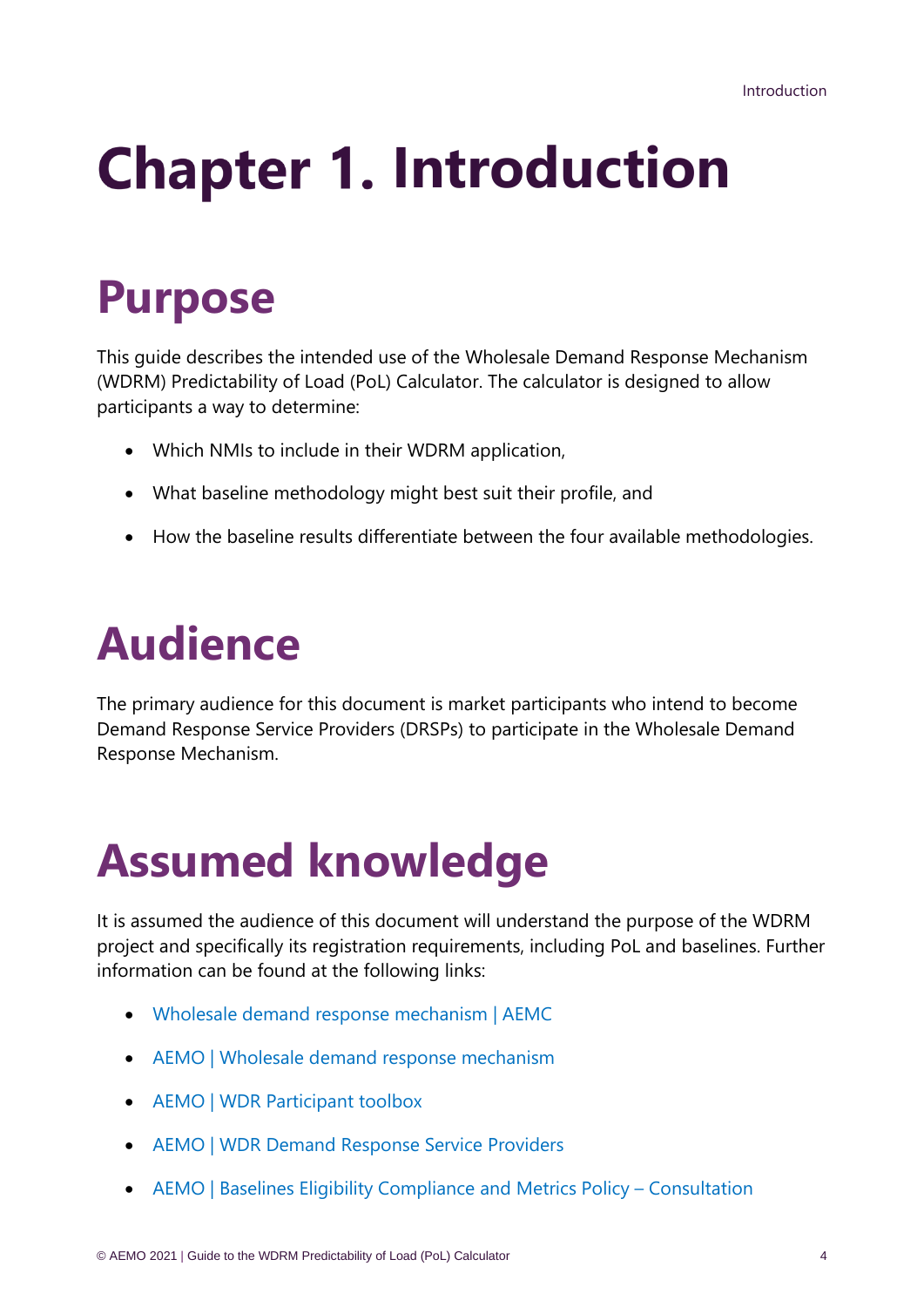<span id="page-4-0"></span>• [AEMO | Baseline Methodology Register](https://aemo.com.au/initiatives/trials-and-initiatives/wholesale-demand-response-mechanism/wdr-participant-toolbox/wdr-baseline-methodology-register)

### **How to use this guide**

- The references listed throughout this document are primary resources and take precedence over this document.
- **Text in this format** indicates a reference to a document on [AEMO's website](http://www.aemo.com.au/).
- Text in this format indicates a link to related information.
- This document is written in plain language for easy reading.
- Where there is a discrepancy between the Rules and information or a term in this document, the Rules take precedence.
- Where there is a discrepancy between the Procedures and information or a term in this document, the Procedures take precedence.
- References to time are Australian Eastern Standard time (AEST) unless otherwise specified.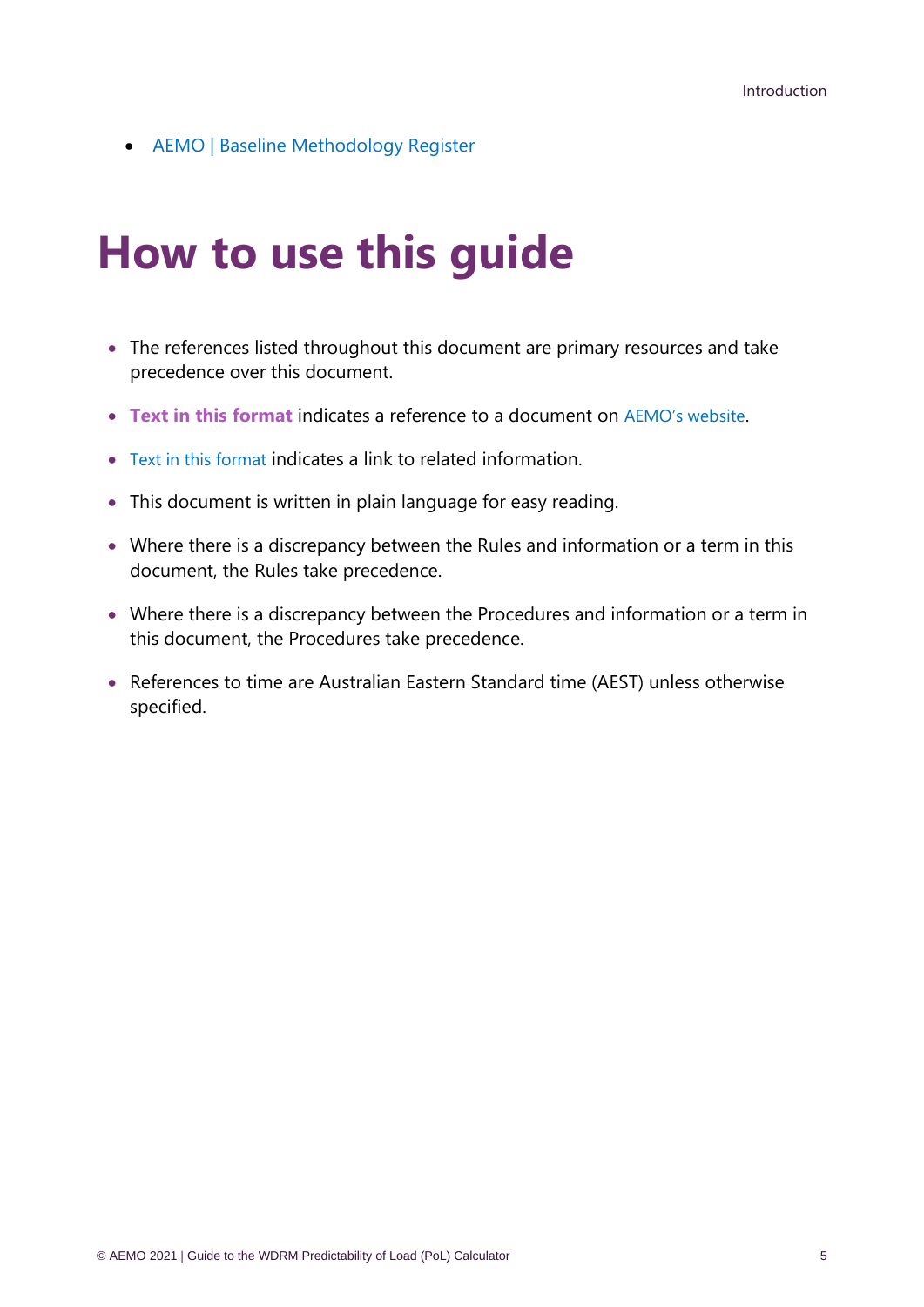# <span id="page-5-0"></span>**Chapter 2. Need to Know**

### <span id="page-5-1"></span>**Related procedures**

| <b>Baseline Methodology Register</b> | <b>AEMO   Baseline Methodology Register</b>                                                                                |
|--------------------------------------|----------------------------------------------------------------------------------------------------------------------------|
| <b>Metrics Policy</b>                | <b>Baseline Eligibility, Compliance and</b>   AEMO   Baselines Eligibility Compliance and<br>Metrics Policy - Consultation |

### <span id="page-5-2"></span>**Prerequisites**

#### **Submit a request to receive a copy of the calculator**

To receive a copy of the calculator, please submit a request to the WDR Operations team at [wdr@aemo.com.au](mailto:wdr@aemo.com.au) with the following information:

| <b>WDRM PoL Calculator request template</b><br>Please send to wdr@aemo.com.au |                                                                                 |  |
|-------------------------------------------------------------------------------|---------------------------------------------------------------------------------|--|
| Contact name and/or company name:                                             |                                                                                 |  |
| WDR project contact email address:                                            | Your organisation's contact email address for WDR<br>project-related enquiries. |  |
| Settlements contact email address (if<br>different to above contact):         | Your organisation's contact email address for<br>settlement-related enquiries.  |  |
| Primary contact phone number:                                                 |                                                                                 |  |
| Existing participant?                                                         | Yes/No                                                                          |  |
| Participant ID if existing participant:                                       |                                                                                 |  |
| Short reason for your request:                                                | E.g. Prospective DRSP                                                           |  |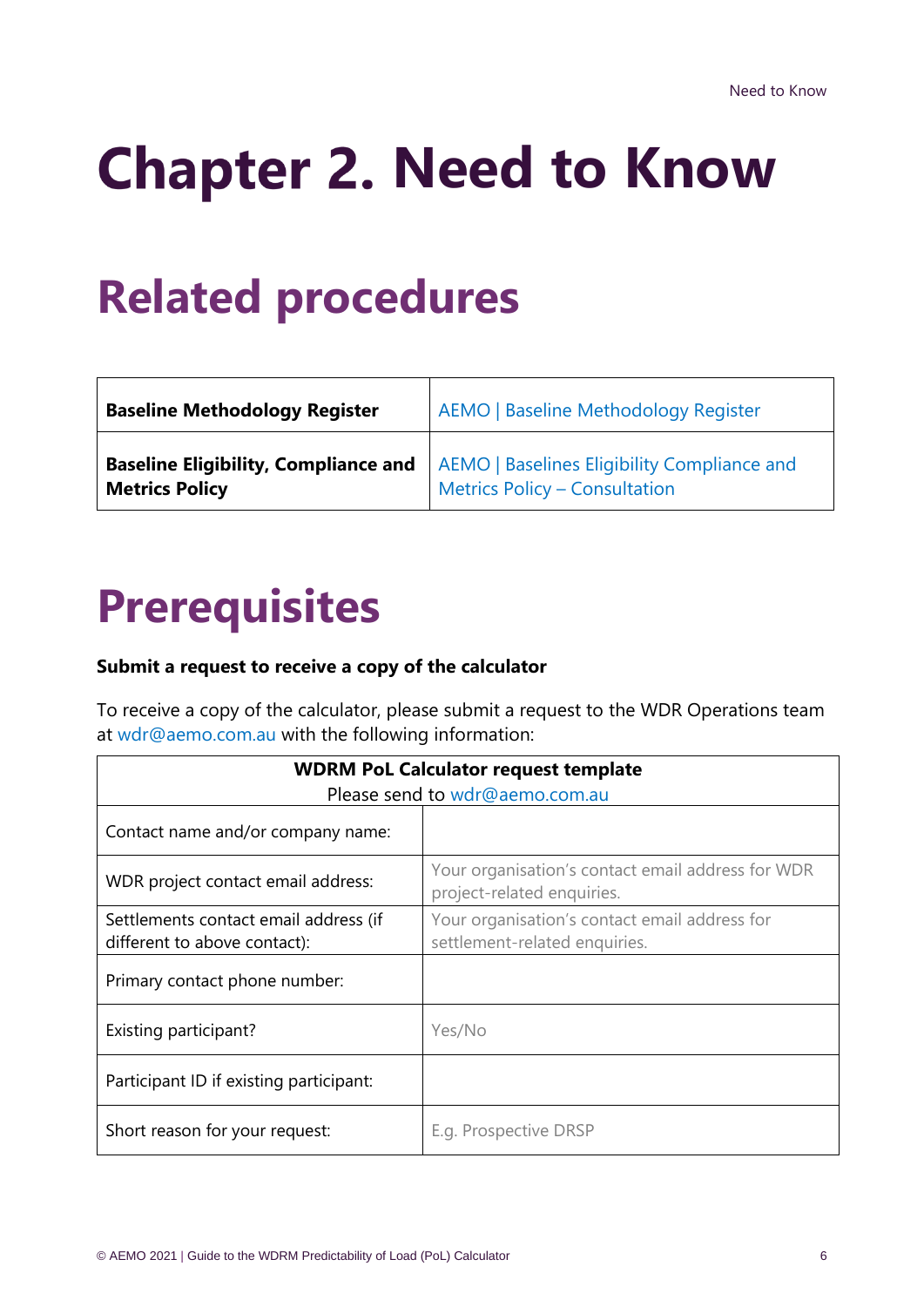#### **Meter data extract per NMI**

NMI meter data extracts are required to input to the calculator to enable the calculation to run. Information on the format and quantity of metering data required can be found under

"How to use the WDRM PoL Calculator" à "Meter Data" section.

#### **Enabling macros for Excel**

Macros must be enabled within MS Excel for the calculator to work. Please see the "Enabling macros in MS Excel" under the "Troubleshooting" section of this guide for a step-by-step guide to enabling macros.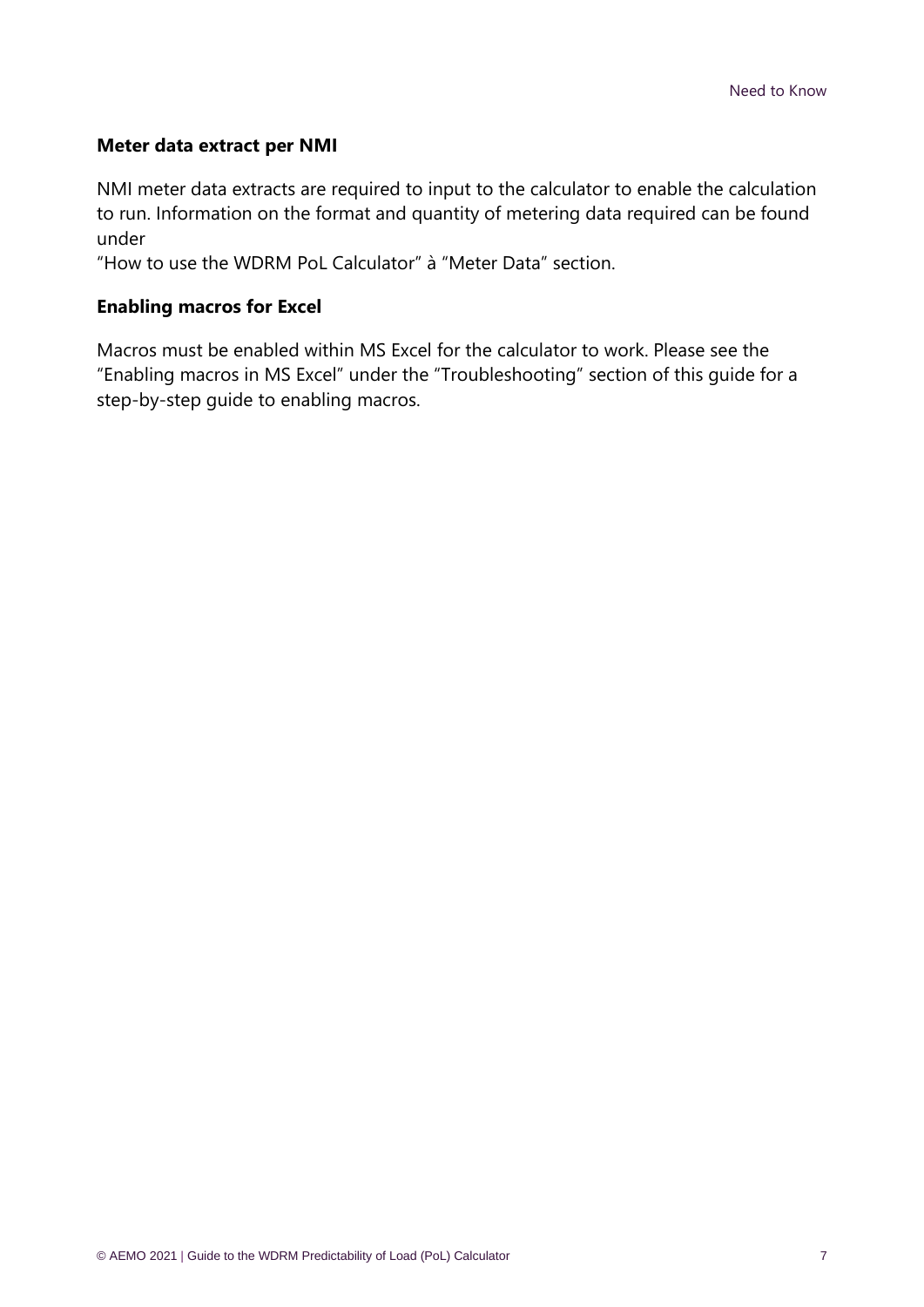#### **This PoL Calculator:**

- Uses meter data input by the participant or prospective participants.
- Produces information which may differ from the final scores determined by AEMO for its assessment purposes, which use meter data that is automatically retrieved from AEMO's internal systems.
- Is for information purposes only, to provide participants with an additional tool to inform their consideration of the performance of their NMIs, depending on the relevant chosen methodology.
- Does not provide legal or business advice to the participant, therefore produces information which should be verified by the participant through independent expert advice.
- Is not a substitute for, and should not be in lieu of, the National Electricity Law (NEL), the National Electricity Rules (Rules) or any other relevant laws, codes, rules, procedures or policies.
- Should not be relied on as a substitute for obtaining detailed advice about the NEL, the Rules, or any other relevant laws, codes, rules, procedures or policies, or any aspect of the national electricity market or the electricity industry.
- Is used by the participant at the participant's own risk.
- Although developed by AEMO with due care and skill, produces information which neither AEMO, nor any of its employees, agents and consultants, warrant or represent is accurate, reliable, complete, current or suitable for particular purposes, including the purposes of informing a decision by the participant as to whether or not to apply to AEMO, or a determination by AEMO in respect of an application.
- Produces information in respect of which, to the extent permitted by law, AEMO and its advisers, consultants and other contributors to this PoL Calculator (or their respective associated companies, businesses, partners, directors, officers or employees) shall not be liable for any:
	- o errors, omissions, defects or misrepresentations; or
	- o loss or damage suffered by persons who use or rely on such information (including by reason of negligence, negligent misstatement or otherwise).
- If any law prohibits exclusion of such liability, AEMO's liability is limited, at AEMO's option, to the re-supply of the information, provided that this limitation is permitted by law and is fair and reasonable.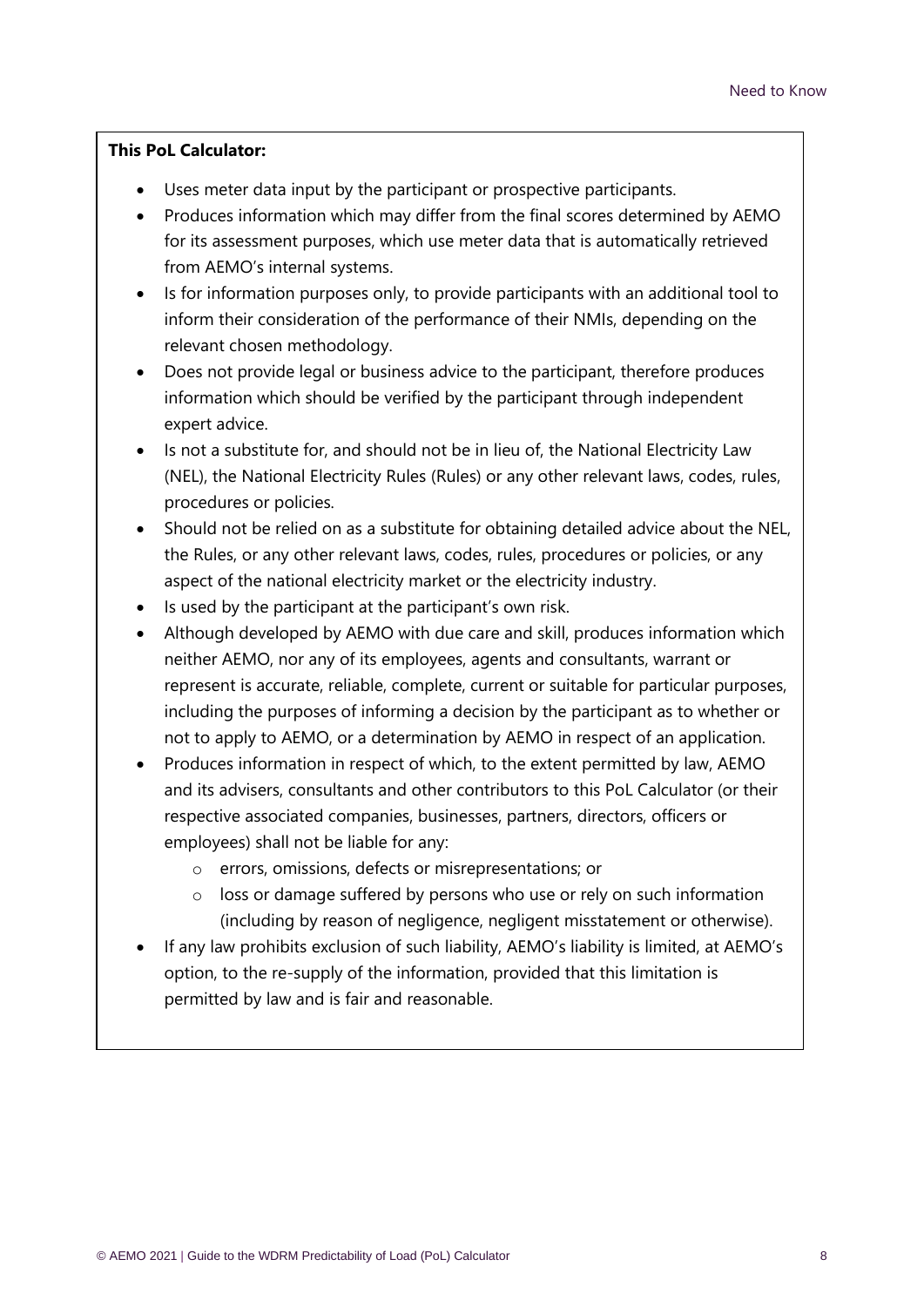# <span id="page-8-0"></span>**Chapter 3. About the WDRM PoL Calculator**

## <span id="page-8-1"></span>**What is the WDRM PoL Calculator used for?**

The PoL Calculator provides Demand Response Service Providers (DRSPs) the ability to estimate a NMIs' indicative bias and accuracy metrics prior to registration. The calculator provides accuracy and bias scores for a NMI:

- based on meter data inputted by the participant, and
- using the logic and metrics outlined in the [Baseline Eligibility Compliance and](https://aemo.com.au/consultations/current-and-closed-consultations/wdrm-becm-policy)  [Metrics Policy.](https://aemo.com.au/consultations/current-and-closed-consultations/wdrm-becm-policy)

## <span id="page-8-2"></span>**What is PoL and why is it assessed?**

A NMI must have and maintain a predictable load to be eligible to participate in WDR. This is so baseline energy can be accurately estimated and the NMI can be shown to satisfy the baseline compliance standard. The "predictability of load" (PoL) calculator has been developed to help participants estimate their NMIs' PoL.

As part of the registration and classification processes, each NMI in a WDRU must individually qualify based on a PoL assessment (baseline eligibility assessment). AEMO also uses PoL assessment to ensure the WDRU remains baseline compliant (baseline compliance testing).

For PoL assessment, AEMO uses a series of baseline calculations from relevant days in the NMI's recent history to return two outputs - one accuracy and one bias score measuring PoL. PoL is determined by whether the accuracy and bias metrics for the NMI/WDRU, meet the accuracy and bias thresholds. This is calculated for the specified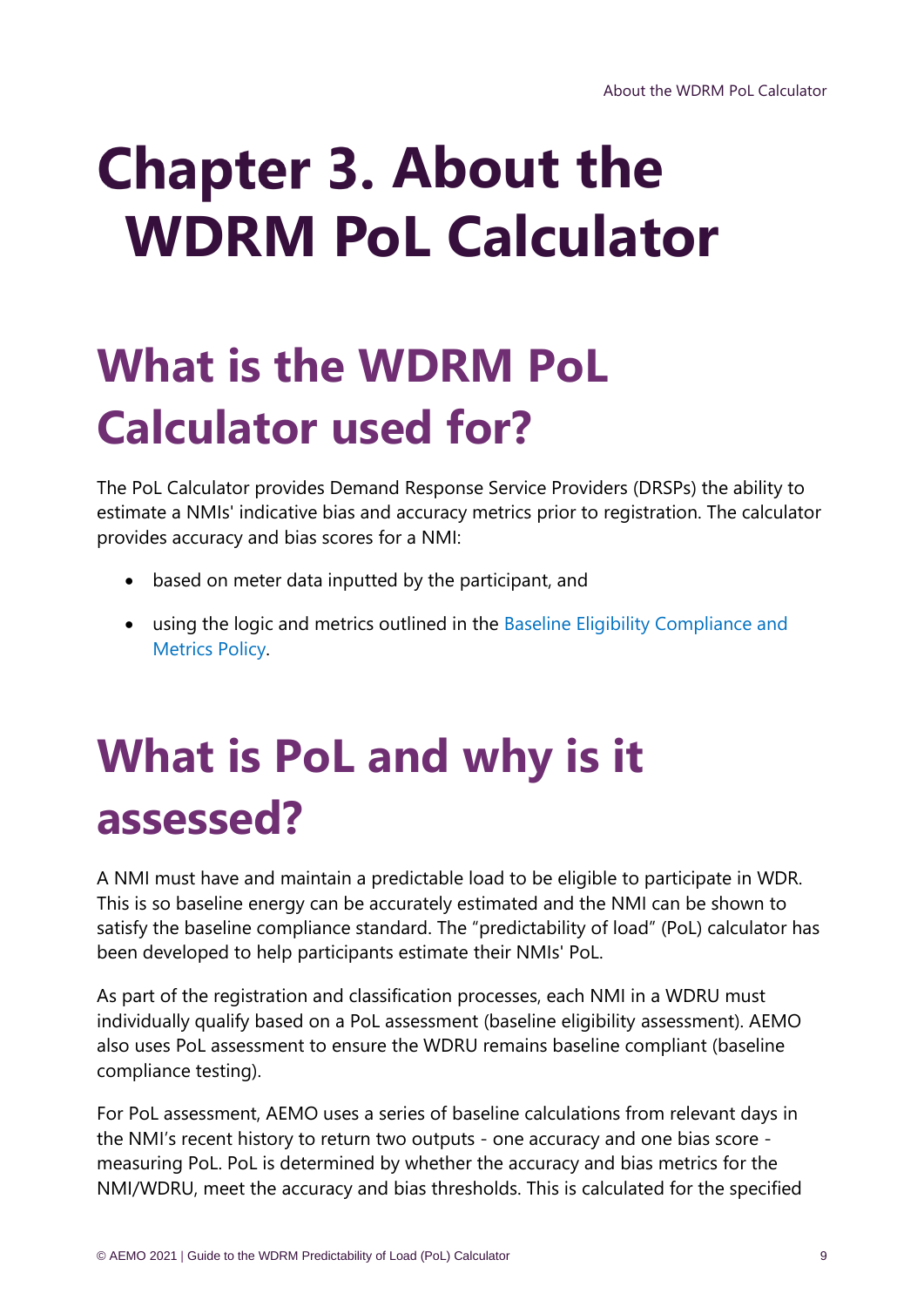baseline methodology using historical data for the load according to the relevant baseline eligibility assessment rules or baseline compliance testing rules for that baseline methodology. The Baseline Eligibility Compliance and Metrics Policy establishes the methodology by which AEMO will determine baseline eligibility and compliance under the WDRM and sets out the thresholds for baseline compliance metrics.

Information on available methodologies and the parameters that distinguish them can be found in the [Baseline Methodology Register.](https://aemo.com.au/initiatives/trials-and-initiatives/wholesale-demand-response-mechanism/wdr-participant-toolbox/wdr-baseline-methodology-register)

The calculation logic and formulae used by the PoL Calculator to produce accuracy and bias scores can be reviewed in the [Baseline Eligibility Compliance and Metrics Policy.](https://aemo.com.au/consultations/current-and-closed-consultations/wdrm-becm-policy) There are three variable inputs to this tool:

- Meter data (provided by the participant)
- Selection of baseline methodology from a drop-down menu
- Selection of the NMI's NEM region from a drop-down menu, which is used to identify regional public holidays

[AEMO's Privacy and Legal Notices](https://aemo.com.au/privacy-and-legal-notices): What you need to know about using our website sets out important information in respect of the PoL Calculator, including a participant's use of the PoL Calculator.

## <span id="page-9-0"></span>**Who can use the WDRM PoL Calculator?**

The calculator is intended for use by prospective or existing Demand Response Service Providers (DRSP) with access to NMI metering data. The calculator is provided upon request to those looking to utilise the calculator for the purposes of WDRM registration. See "How do I request a copy of the WDRM PoL Calculator" in the next section.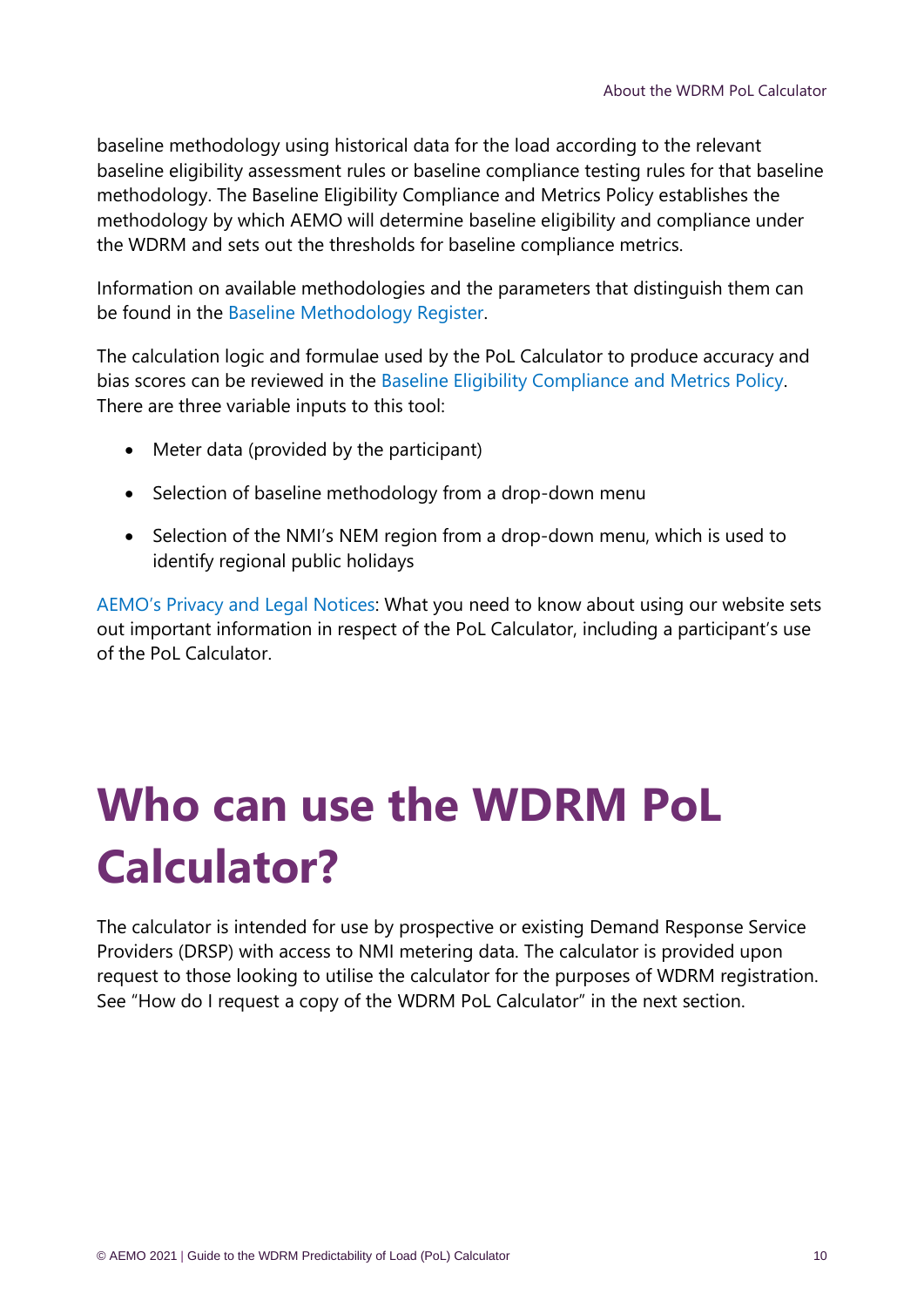## <span id="page-10-0"></span>**How do I request a copy of the WDRM PoL Calculator?**

To request a copy of the WDRM PoL Calculator, please email [wdr@aemo.com.au](mailto:wdr@aemo.com.au) and include the following details in your request:

| <b>WDRM PoL Calculator request template</b><br>Please send to wdr@aemo.com.au |                                                                                 |  |
|-------------------------------------------------------------------------------|---------------------------------------------------------------------------------|--|
| Contact name and/or company name:                                             |                                                                                 |  |
| WDR project contact email address:                                            | Your organisation's contact email address for WDR<br>project-related enquiries. |  |
| Settlements contact email address (if<br>different to above contact):         | Your organisation's contact email address for<br>settlement-related enquiries.  |  |
| Primary contact phone number:                                                 |                                                                                 |  |
| Existing participant?                                                         | Yes/No                                                                          |  |
| Participant ID if existing participant:                                       |                                                                                 |  |
| Short reason for your request:                                                | E.g. Prospective DRSP                                                           |  |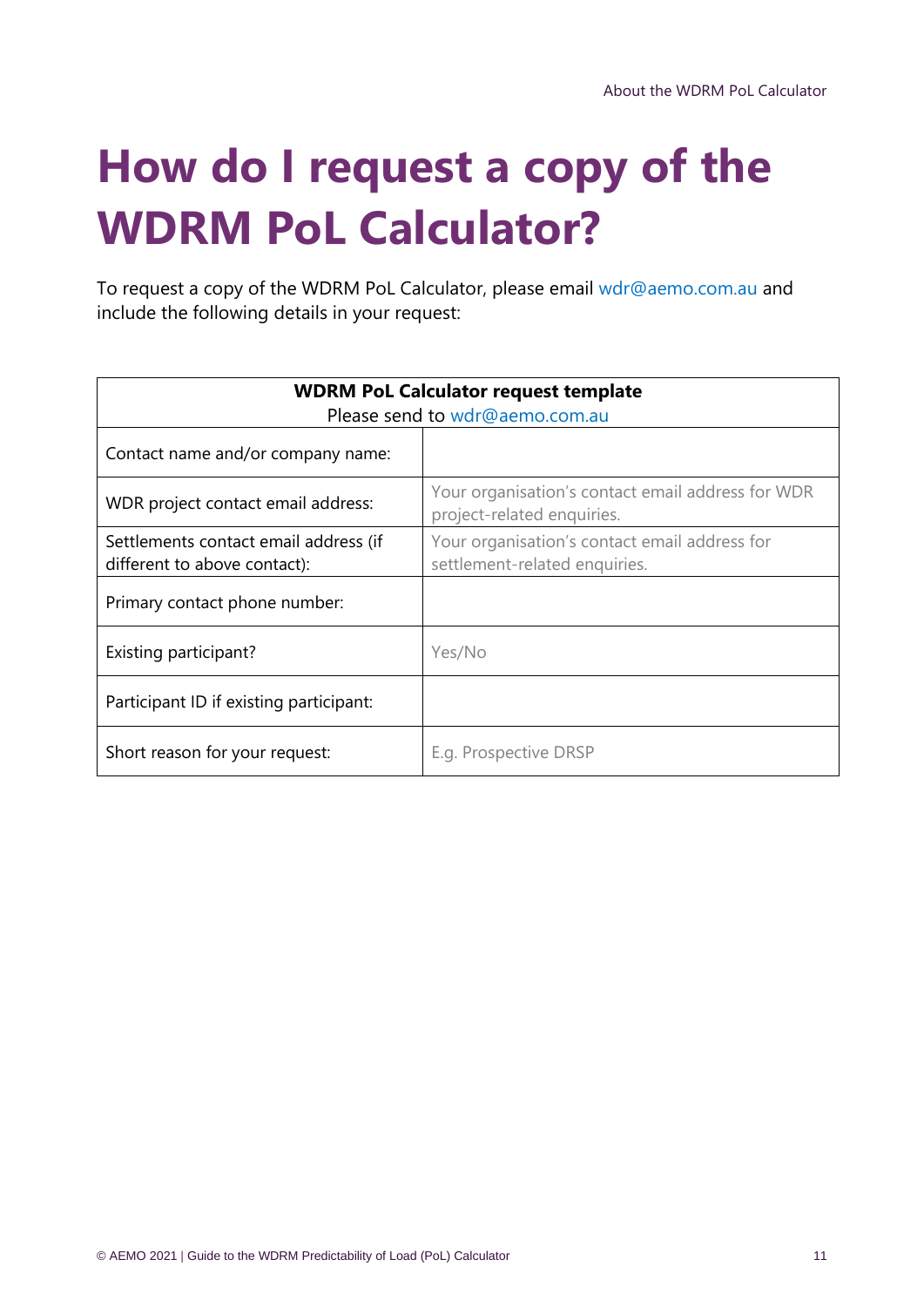# <span id="page-11-0"></span>**Chapter 4. How to use the WDRM PoL Calculator**

### <span id="page-11-1"></span>**Instructions to run the calculator**

The WDRM PoL Calculator has been developed using Microsoft Excel macros. The format of this tool is Microsoft Excel Macro-Enabled Worksheet, aka .xlsm file.

The following icons reference the three different sheets present in the PoL Calculator and will be utilised throughout this guide where instructions pertain to a specific sheet in the calculator:

| Sheet 1 | <b>Instructions</b>     |
|---------|-------------------------|
| Sheet 2 | <b>PoL Calculations</b> |
| Sheet 3 | Meter Data              |

#### **Step 1: Finding the required meter data**

- The following high-level checklist can be used to ensure meter data meets the expected format.
- Details for each item in the below checklist can be found in the following pages.
- Meter data can be provided in 30-minute, 15-minute or 5-minute intervals. All data will be converted to 5-minute data in the backend of the calculator as well as displayed in 5-minute intervals on the **PoL Calculations** sheet.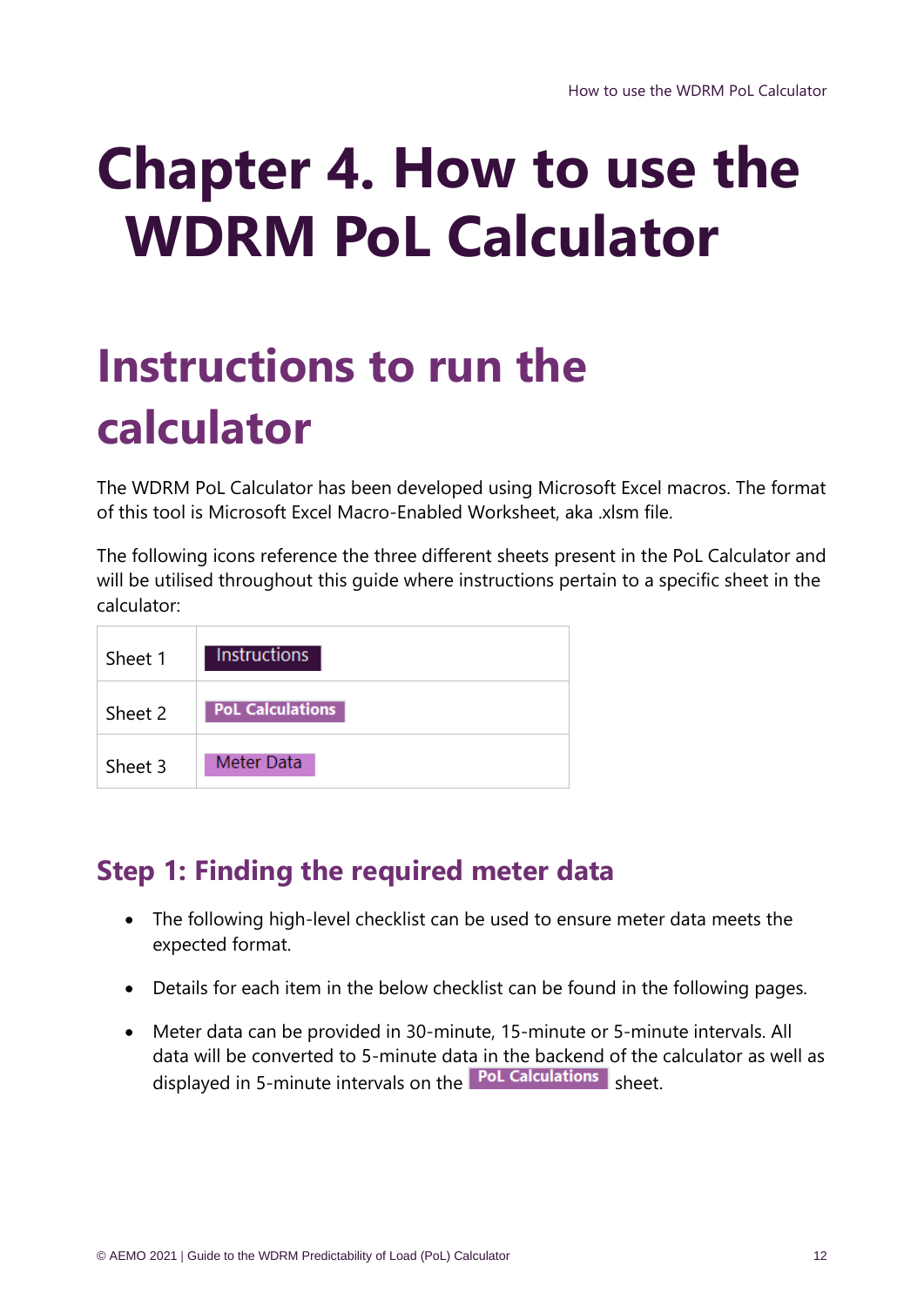#### **Meter data checklist**

| 1.<br>$\Box$ | Exclusion days removed from meter data.                                                                                                                                                                                                           |
|--------------|---------------------------------------------------------------------------------------------------------------------------------------------------------------------------------------------------------------------------------------------------|
| 2.<br>П      | Minimum 100 days of meter data extracted.                                                                                                                                                                                                         |
| 3.           | Dates in column preceding first Tls, in ascending order, i.e. oldest to<br><b>newest</b> , in dd/mm/yyyy or d/mm/yyyy format.                                                                                                                     |
| 4.<br>$\Box$ | Trading intervals (TIs) provided in the first row in ascending order<br>starting from the TI specified in item 5 depending on the interval of the<br>meter data, through to the last TI 00:00.                                                    |
| 5.           | Sufficient TIs provided based on interval of meter data:<br>30-minute: 48 columns of data starting with TI 00:30.<br><b>15-minute:</b> 96 columns of data starting with TI 00:15.<br><b>5-minute:</b> 288 columns of data starting with TI 00:05. |
| 6.           | All data populated in the correct data type, i.e. numeric values, and no<br>blanks.                                                                                                                                                               |
| 7.<br>П      | Meter Data<br>Meter data input from cell B2 onwards in the<br>sheet.                                                                                                                                                                              |
| 8.           | <b>Optional:</b> include meter data references in column A of the<br>Meter Data<br>sheet to assist any reference back to the meter data in<br><b>PoL Calculations</b><br>sheet.<br>the                                                            |

Refer to the 'Meter data' tab in the PoL Calculator to see a template of the expected format.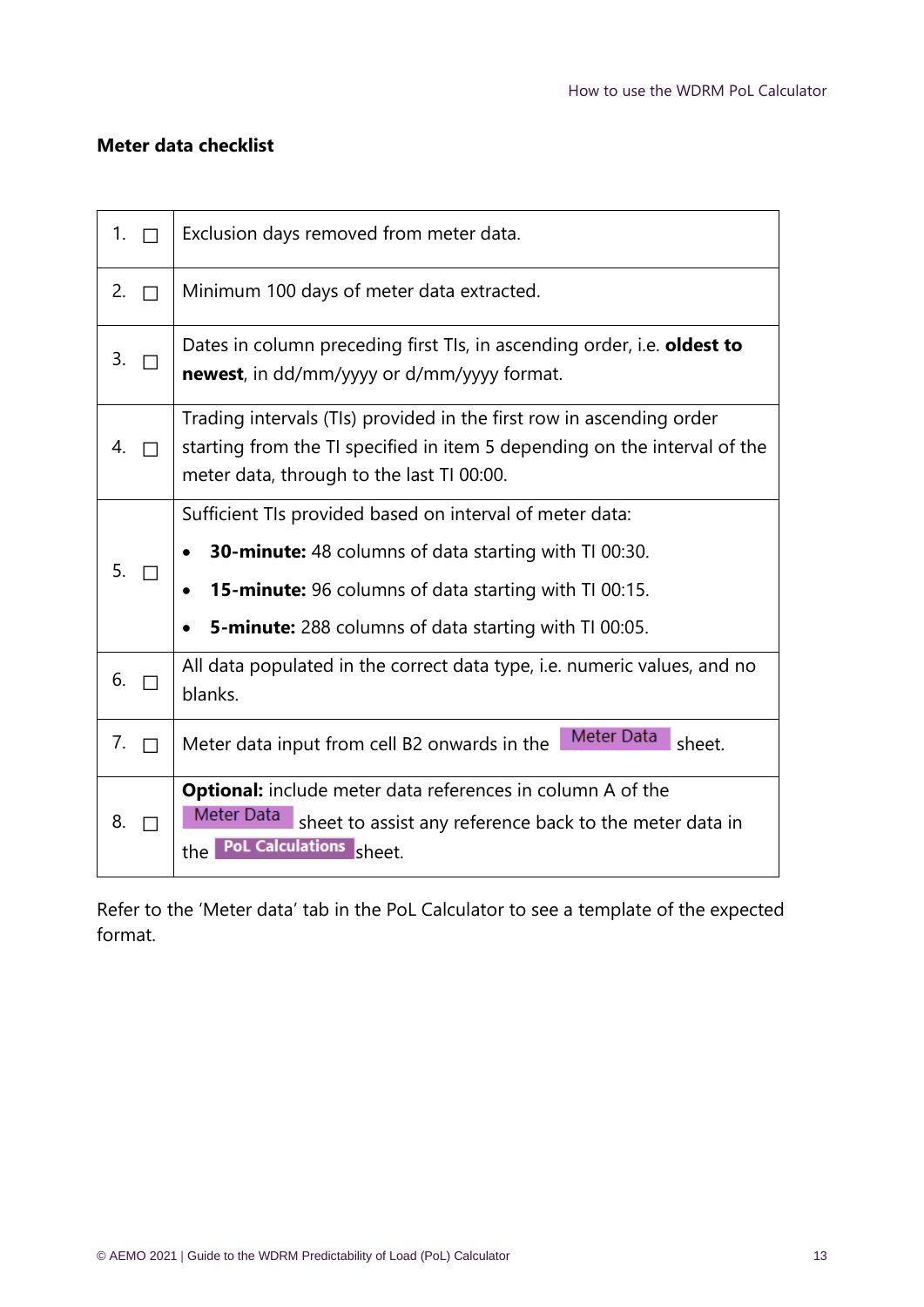#### **1. PoL Exclusion days**

PoL Exclusion Days must be removed from the meter data prior to running the calculation. This means when meter data is input to the PoL Calculator it does not include any dates that were intended for exclusion. Such days may include those where there was planned maintenance leading to a shutdown of the site for the entire day or any circumstance resulting in the day's meter data not being reflective of the normal consumption of the site.

AEMO recommends taking a conservative approach to exclusion days and only choosing to exclude days on rare occasions. AEMO will be required to approve your exclusion days during the actual assessment used in the registration process for WDRM or in future baseline compliance testing during normal operations.

#### **2. 100 days of meter data**

This is the minimum number of days' worth of meter data that the calculator requires to sufficiently run. 60 days of meter are required where the 50 PoL Eligibility Days are required to calculate an accuracy and bias score, as on the 50<sup>th</sup> day 10 prior days of history will be required to calculate day 50's results. Where methodology excludes weekends and public holidays, there is a risk that providing any less than 100 days will result in an error due to insufficient days being provided. For more information on days used in the calculation please see the [Baseline Methodology Register.](https://aemo.com.au/initiatives/trials-and-initiatives/wholesale-demand-response-mechanism/wdr-participant-toolbox/wdr-baseline-methodology-register)

#### **Why are 100 days of meter data required?**

For the calculator to still access enough days where the methodology chosen must exclude certain day types, such as public holidays, it is important that there is substantial data for the calculator to process. The calculator will throw an error if less than 100 days is provided.

#### **3. Dates preceding the column of the first TI**

The dates must start in **cell B2**, and the trading intervals must start from column C in the I Meter Data Sheet. This is due to the layout in the sheet of the calculator and how Excel reads this data, see example below. Dates must be provided in ascending order, i.e. oldest to newest, and must be in dd/mm/yyyy or d/mm/yyyy format.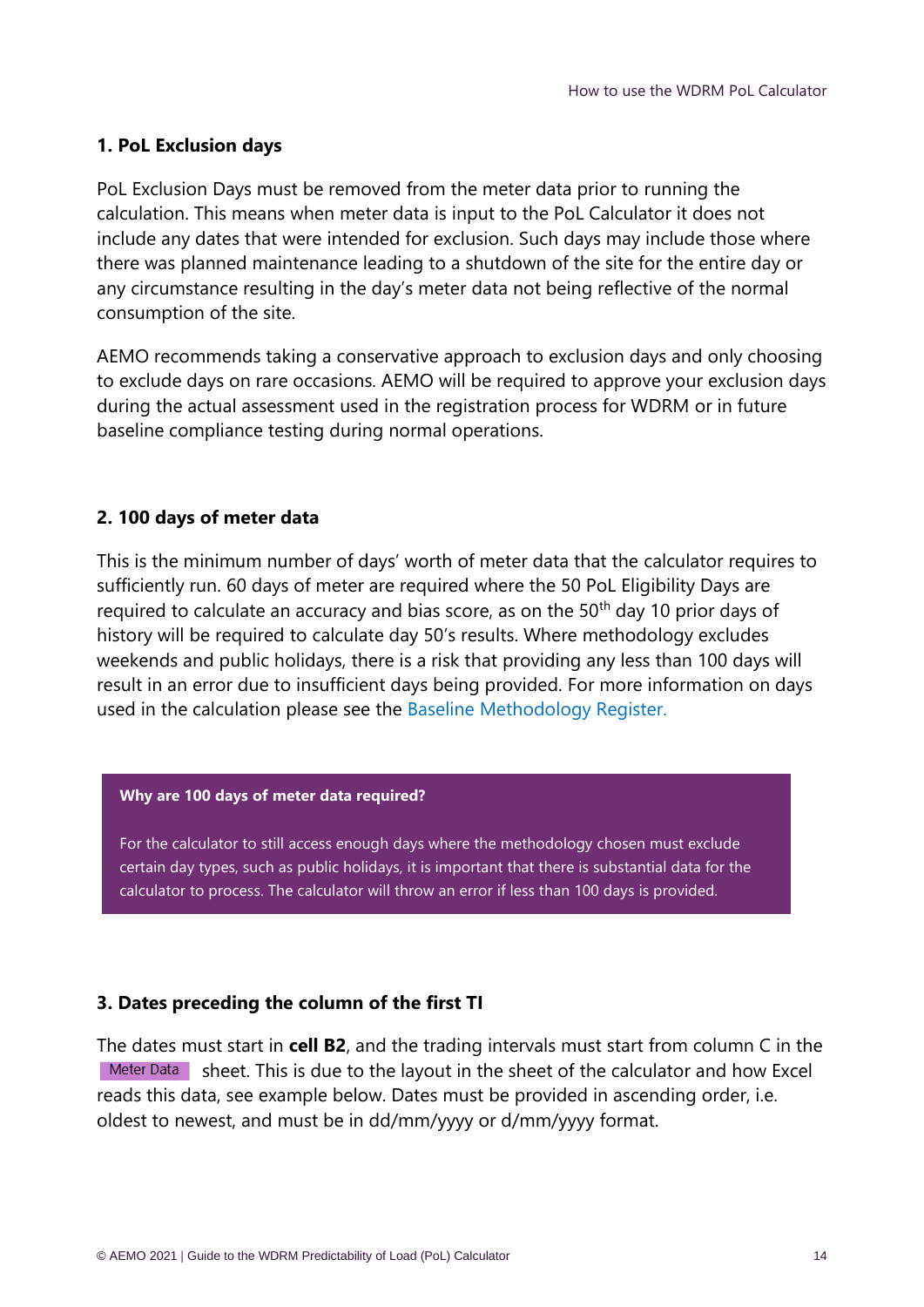| <b>B2</b> | $\mathbf{v} = \mathbf{1} + \mathbf{1}$<br>$\times$ | $f_x$<br>29/12/2020<br>$\checkmark$ |                      |             |         |                                         |
|-----------|----------------------------------------------------|-------------------------------------|----------------------|-------------|---------|-----------------------------------------|
|           | A                                                  | В                                   | C                    | D           | Е       |                                         |
|           | <b>Meter data</b>                                  |                                     |                      |             |         |                                         |
|           | reference                                          | Date/Time                           | 00:30                | 01:00       | 01:30   |                                         |
| 2         |                                                    | 29/12/20                            | 3.78333              | 3.78333     | 3.78333 |                                         |
| 3         |                                                    | 30/12/2020                          | ີ                    | 3.68333     | 3.68333 |                                         |
| 4         | 3                                                  | 31/12/2020                          | 3.700                | <b>PODE</b> | 3.70000 |                                         |
| 5         | 4                                                  | 1/01/2021                           | 3.56667              |             | 56667   |                                         |
| 6         | 5                                                  | 2/01/2021                           | 7.2000 <sup>-1</sup> | حمصت        |         |                                         |
|           | 6                                                  | 3/01/2021                           | 3.7833               |             |         | Date column is the column preceding the |
|           |                                                    |                                     |                      |             |         | trading intervals columns.              |

#### **4. Trading intervals in first row**

Each trading interval of the meter data should be provided in ascending order starting from the TI specified in item 5 below depending on the interval of the meter data, through to the last TI 00:00. The TI header columns should begin from the first column following from the date column, as in the example provided in item 3.

#### **5. Meter data interval and corresponding trading interval quantity**

The trading interval columns should begin after the date column and should always end with trading interval 0:00 and begin with trading intervals outlined in the table below depending on the meter data interval.

The remaining trading intervals and their quantity depends on the interval of meter data being provided as outlined in the table below:

| Meter data interval | <b>First TI</b> | <b>Last TI</b> | <b>Number of TIs</b> |
|---------------------|-----------------|----------------|----------------------|
| 30-minute data      | 00:30           | 00:00          | 48                   |
| 15-minute data      | 00:15           | 00:00          | 96                   |
| 5-minute data       | 00:05           | 00:00          | 288                  |

Trading interval references in row one of the "Meter Data" sheet will automatically update to match the trading intervals provided after the calculation completes.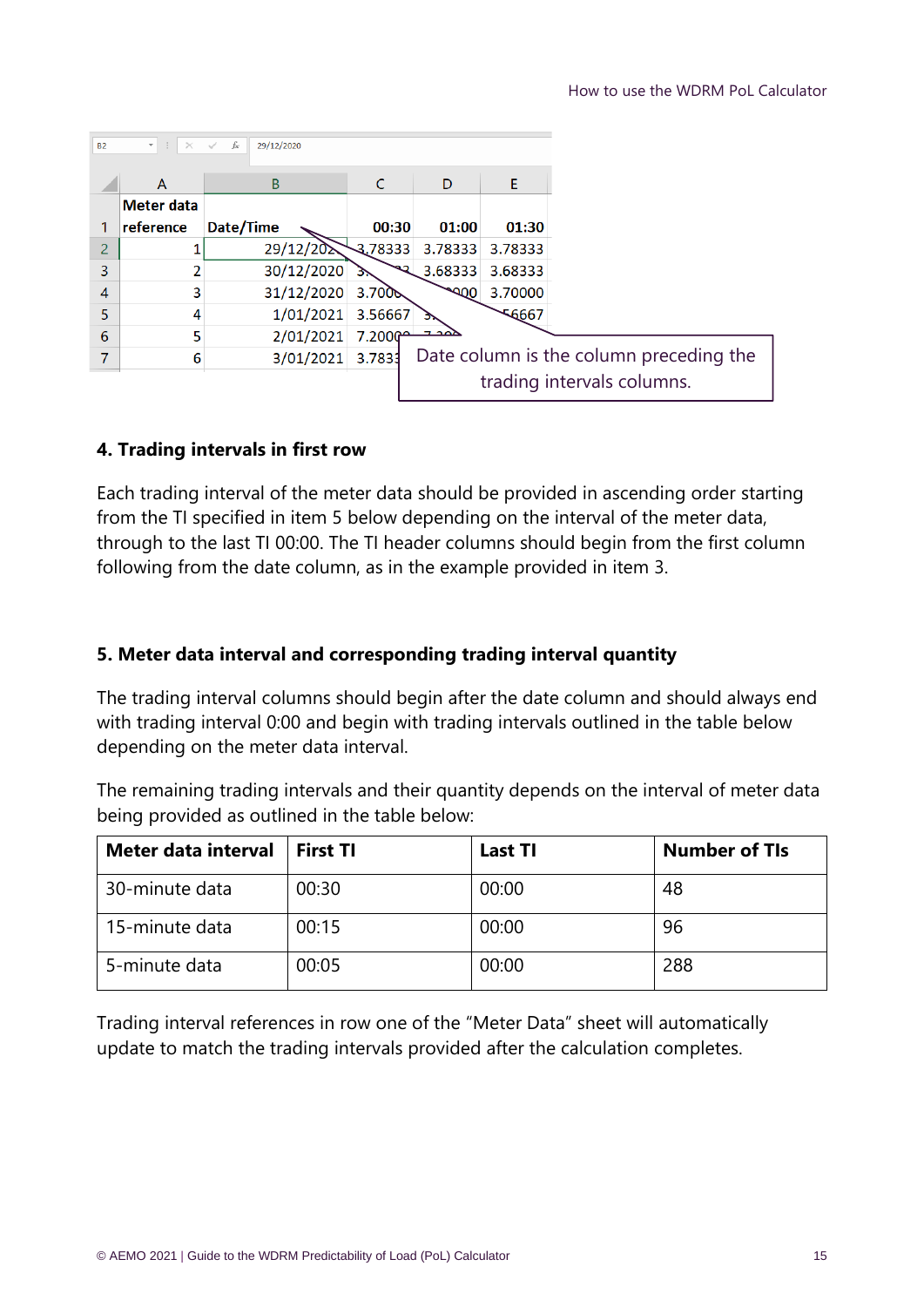#### **6. Data type requirement of meter data**

The calculator expects numeric values in all cells containing meter data energy values. The Excel format of the cells can be 'general' or 'numeric' if the data provided in each cell contains numeric values.

#### **7. Input meter data from cell B2 in the Meter Data sheet**

The calculator will read data starting from B2 onwards in the "Meter Data" sheet. Dates must be input starting in this cell and in ascending order, as specified in items 3 and 4 and shown in the below example.

| <b>B2</b>      | Đ<br>$\times$<br>$\overline{\mathbf{v}}$ | fx<br>29/12/2020 |              |         |         |
|----------------|------------------------------------------|------------------|--------------|---------|---------|
|                | A                                        | B                | $\mathsf{C}$ | D       | E       |
|                | Meter data                               |                  |              |         |         |
| 1              | reference                                | Date/Time        | 00:30        | 01:00   | 01:30   |
| $\overline{2}$ |                                          | 29/12/2020       | 3.78333      | 3.78333 | 3.78333 |
| 3              | $\overline{2}$                           | 30/12/2020       | 3.68333      | 3.68333 | 3.68333 |
| $\overline{4}$ | 3                                        | 31/12/2020       | 3.70000      | 3.70000 | 3.70000 |
| 5              | 4                                        | 1/01/2021        | 3.56667      | 3.56667 | 3.56667 |
| 6              | 5                                        | 2/01/2021        | 7.20000      | 7.20000 | 7.20000 |
| 7              | 6                                        | 3/01/2021        | 3.78333      | 3.78333 | 3.78333 |

#### **8. Recommended step to assist with reconciliation of results (optional)**

If you wish to see an identifier for the meter data for referencing the TI which the meter data was retrieved from, ensure you include number references in column 1 of the meter data sheet. This will be copied to the PoL Calculations sheet for easy referral back to the meter data sheet provided. If this step is not taken, the corresponding column in the PoL Calculations sheet will simply be blank.

#### **Step 2: Running the calculator**

For every new calculation, a copy of the file should be saved for future reference and to avoid any issues with caching data. For example, NMI 1 on All Days Methodology; then NMI 1 on Business Days Methodology, should be saved in separate copies of the file.

**Important**: If you run into any error messages whilst running a calculation, you must rectify issues with your meter data and input this to a new, fresh copy of the calculator to avoid further issues. See "avoiding unwanted errors" for more info.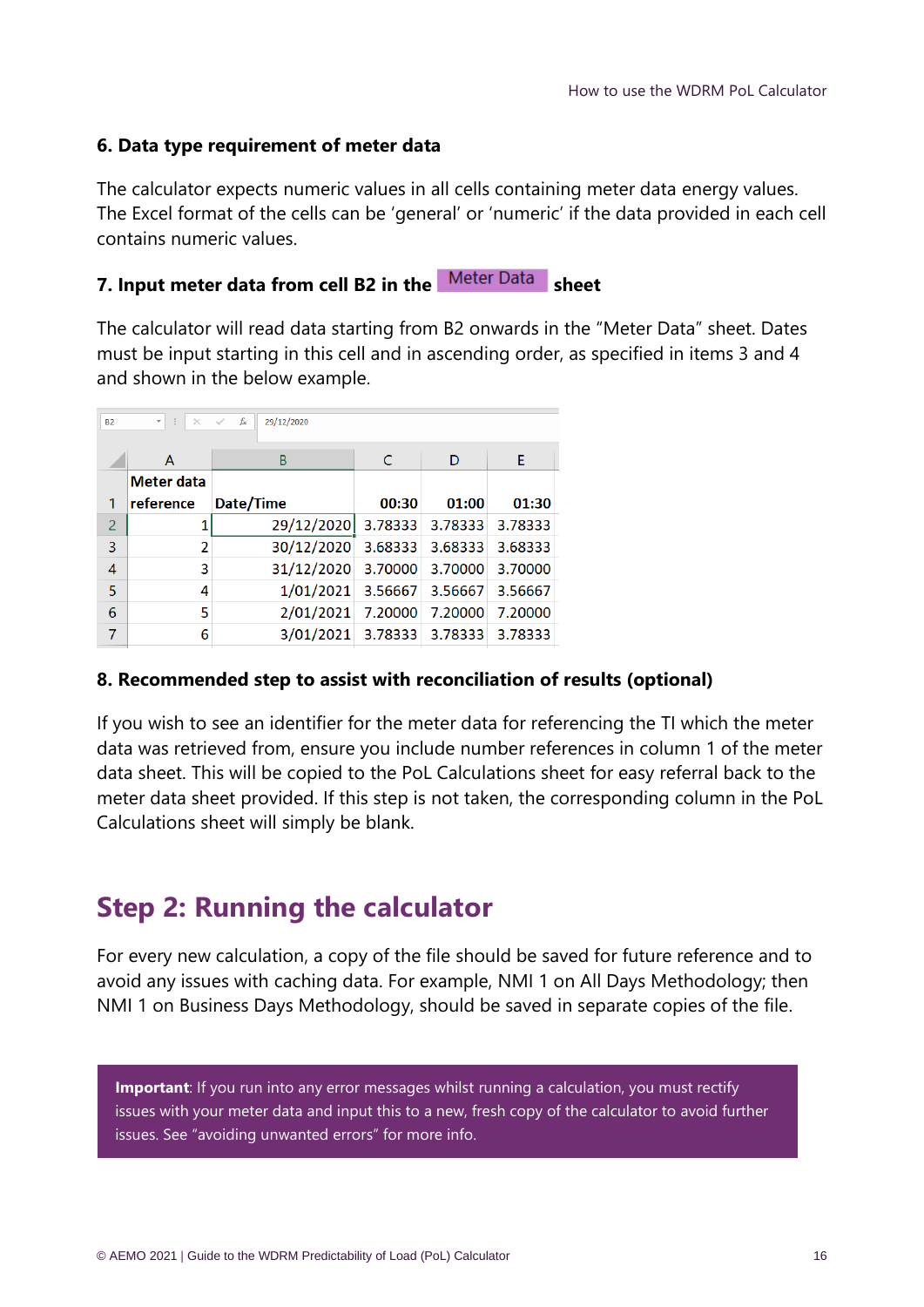#### **1. Entering in NMI information**

A free text field has been provided for users to input their NMI and participant info. This is to allow for distinguishable results when each new calculation is run and saved.

The field for baseline methodology will automatically populate when the calculation runs, based on the selection from the dropdown menu in 2.

#### **2. Setting the NEM region and methodology and select 'calculate' to run.**

The NEM region and baseline methodology must be selected from respective dropdown menus for the calculation to run successfully. Not selecting these values will not allow the calculation to run, or it will run on a default option and the scores produced may vary from what was expected.

NEM region of the NMI is required to accurately identify the regional public holidays where the baseline methodology's "Day Type" parameter must include or exclude public holidays. For example, in the "Business Days" methodology, all public holidays from Monday through Sunday will be excluded from the calculation.

Select calculate once a NEM region and baseline methodology have been chosen.

#### **3. Displaying the results**

The results section displays the following:

- Accuracy score (dynamic)
- Bias score (dynamic)
- Accuracy threshold (static)
- Bias threshold (static)
- Eligibility status field (dynamic)
- Reason for ineligibility (dynamically populated when eligibility status = FAIL)
- Date and time of the calculation (dynamically populated with the date and time that the calculate button was selected)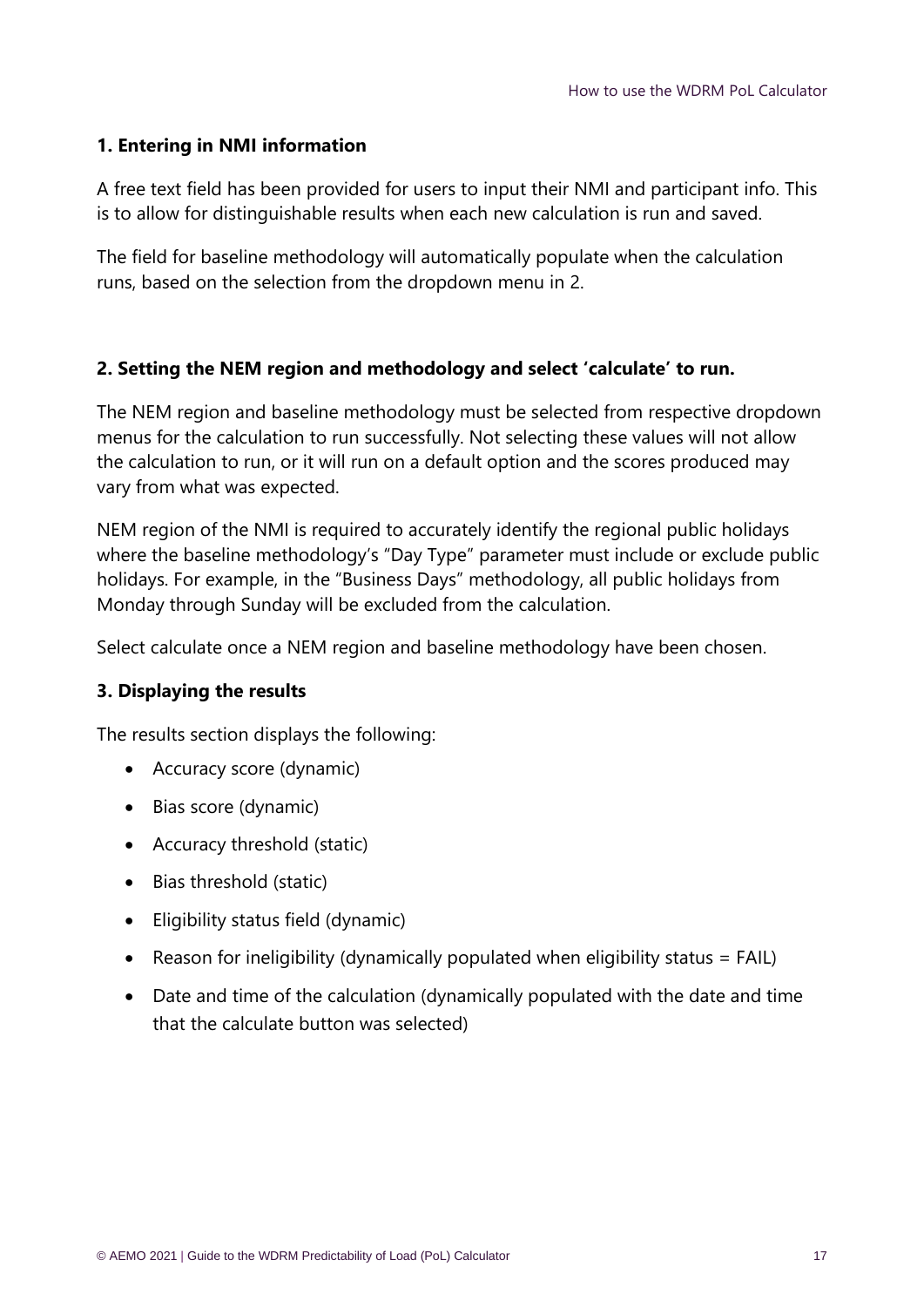#### **Avoiding unwanted errors**

When the calculator has been run once and calculations are reattempted, whether the end result is successful or ends unsuccessfully with an error message, there may be results from these calculations populated in the 'Meter and calculation data per interval' section of the PoL Calculations sheet.

#### **Detailed explanation**

If the calculator runs into an error part-way through calculating the results, the calculation data rows are populated to the point at which the calculator failed. For example, if an error occurs in calculating meter data for Day 31, only the first 30 days (i.e. 30 rows) of current results are displayed as the calculation and results are dynamically displayed one day at a time, that is, any results displayed from row 31 of results onwards are from the previous calculation.

It is likely the meter data provided caused any error being thrown by the calculator, so once this is rectified, revised meter data should be input to a new, fresh copy of the calculator. This issue should not occur when simply switching between methodology or region selections on meter data that originally did not error but can occur when inputting or making changes to the meter data.

Due to this limitation, if any error message is encountered during calculation it is highly recommended that a new, fresh copy of the calculator is used to run new calculations on new meter data.

Please refer to the "Error Handling" or "Troubleshooting" section of the guide if this does not resolve the issue you are encountering.

For information on the methodology logic used by the calculator, please see the [Baseline](https://aemo.com.au/consultations/current-and-closed-consultations/wdrm-becm-policy)  [Eligibility and Compliance Policy.](https://aemo.com.au/consultations/current-and-closed-consultations/wdrm-becm-policy)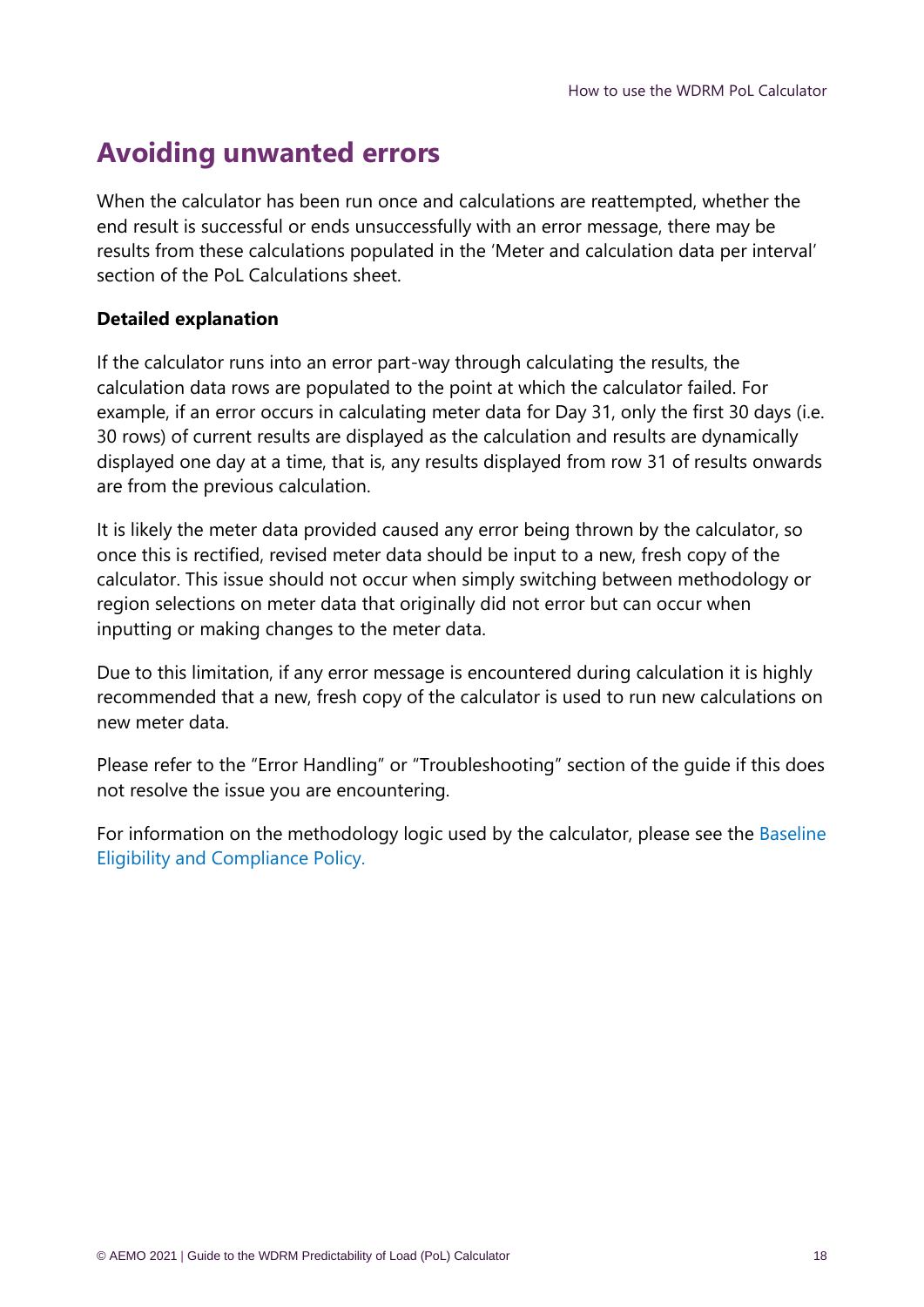### <span id="page-18-0"></span>**Error Handling**

#### **Resolving common errors**

| <b>Error message</b>                                                                                                                                                                 | <b>Issue</b>                                                                                                                                                                                     | <b>Resolution</b>                                                                                                                                                                                                     |
|--------------------------------------------------------------------------------------------------------------------------------------------------------------------------------------|--------------------------------------------------------------------------------------------------------------------------------------------------------------------------------------------------|-----------------------------------------------------------------------------------------------------------------------------------------------------------------------------------------------------------------------|
| "Inconsistent amount of<br>metering reads detected.<br>Amount of meter reads EACH<br>DAY must be 48 (30 minute<br>interval), 96 (15 minute interval)<br>or 288 (5 minute interval)." | The number of trading<br>intervals (TIs) provided in the<br>"Meter Data" sheet is incorrect.<br>This may mean a cell expected<br>to be populated is blank, or<br>that an entire column of TIs is | If the data provided is 30-minute<br>interval data, ensure there are 48<br>columns of correctly populated<br>meter data for every row where a<br>date is provided.<br>If the data is 15-minutes = $96$                |
|                                                                                                                                                                                      | missing.                                                                                                                                                                                         | columns of corrected meter data.<br>If the data is 5-minutes = $288$                                                                                                                                                  |
|                                                                                                                                                                                      |                                                                                                                                                                                                  | columns of corrected meter data.                                                                                                                                                                                      |
| "X eligible days of meter reads<br>were found. 100 minimum<br>eligible days are required for<br><b>Baseline Methodology X."</b>                                                      | The number of days required<br>to produce a calculation have<br>not been provided.                                                                                                               | 100 days of correctly populated<br>meter data is required in the<br>"Meter Data" sheet. For more<br>information, please refer to the<br>Meter Data section of How to use<br>the WDRM PoL Calculator in this<br>quide. |
| "Meter data type provided<br>incorrect, please amend and<br>attempt to re-run calculation."                                                                                          | The data type of the meter<br>reads in the "Meter Data"<br>sheet is incorrect.                                                                                                                   | The format of each meter read<br>must be updated to a numeric<br>value. Alphabetic characters,<br>blanks and NULL values are not<br>accepted.                                                                         |
| "Error occurred in calculation."                                                                                                                                                     | An unexpected error has<br>occurred in running the code.                                                                                                                                         | Use a new, unused copy of the<br>calculator and start again.                                                                                                                                                          |
| "Please select a methodology!"                                                                                                                                                       | Methodology was not selected<br>when attempting to run the<br>calculator.                                                                                                                        | Select a baseline methodology<br>from the "baseline methodology"<br>dropdown before selecting the<br>"calculate" button.                                                                                              |
| "Please select a region then try<br>again!"                                                                                                                                          | NEM region was not selected<br>when attempting to run the<br>calculator.                                                                                                                         | Select a NEM region from the<br>"NEM region" dropdown before<br>selecting the "calculate" button.                                                                                                                     |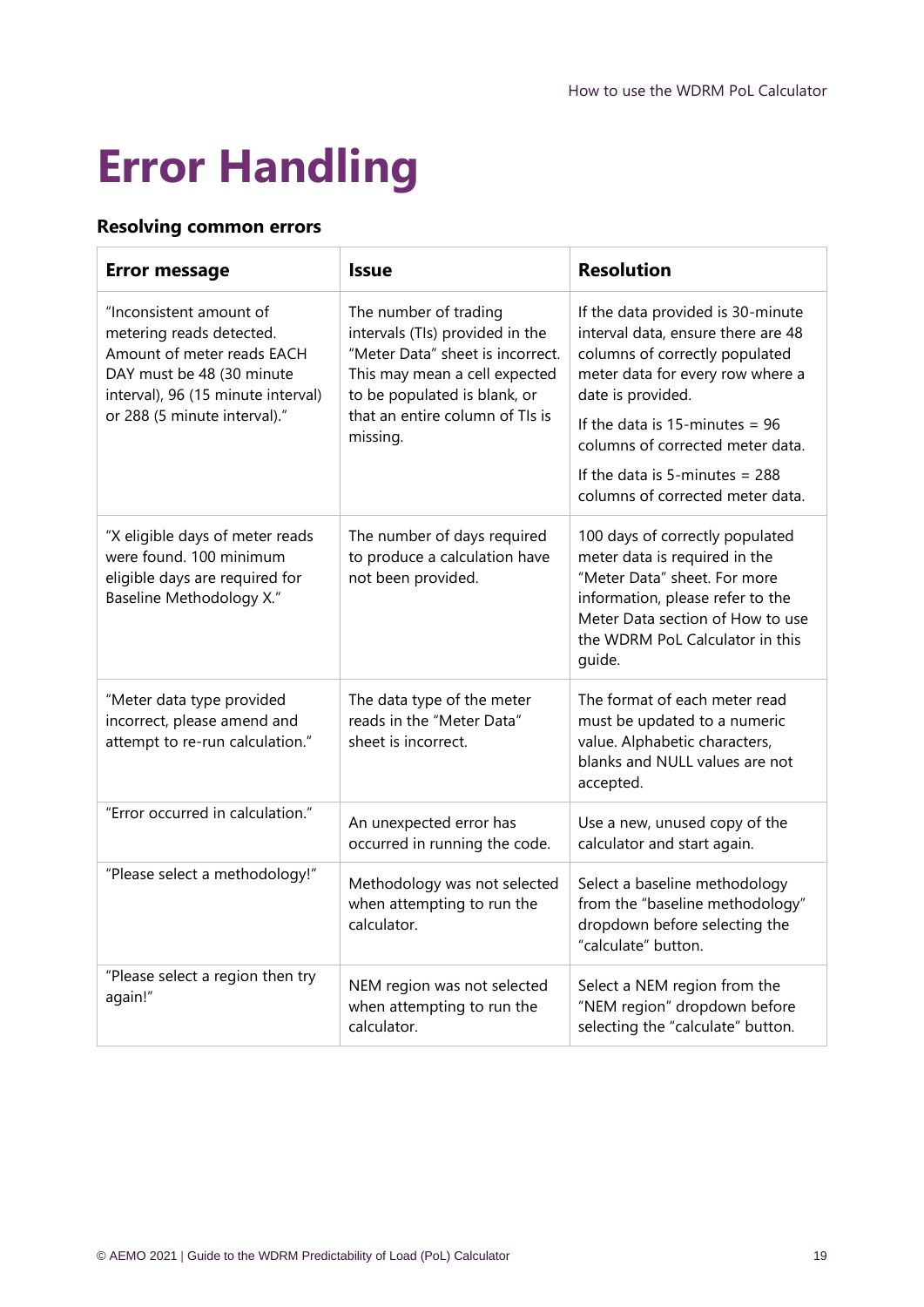### <span id="page-19-0"></span>**Troubleshooting**

This section outlines commonly encountered issues with Excel. For error messages produced by the calculator and how to resolve them, please see the "Error Handling" section of this guide.

#### **Enabling macros in MS Excel**

Macros enable the code configured in Visual Basic Application (VBA) of Excel to run. The baseline methodology parameters and calculation steps are written into VBA as well as instructions to the calculator, such as to where to populate the results. If macros are disabled, the calculator will not be able to run.

To enable macros in Excel, go to:

- 1. File
- 2. Options
- 3. Trust Center
- 4. Microsoft Excel Trust Center → Trust Center Settings...
- 5. Macro Settings → select **"Enable all macros"** → OK

If this option is unavailable to you, please contact your system administrator for assistance.

#### **Reoccurring errors**

If you are experiencing repetitive error messages and have been unable to resolve this using the Error Handling section of this guide, the most fail-safe way to avoid further errors is to start fresh with a new, unused copy of the calculator. It is recommended that a new copy of the calculator is used for each time the calculator is run, i.e., each time the "calculate" button is selected.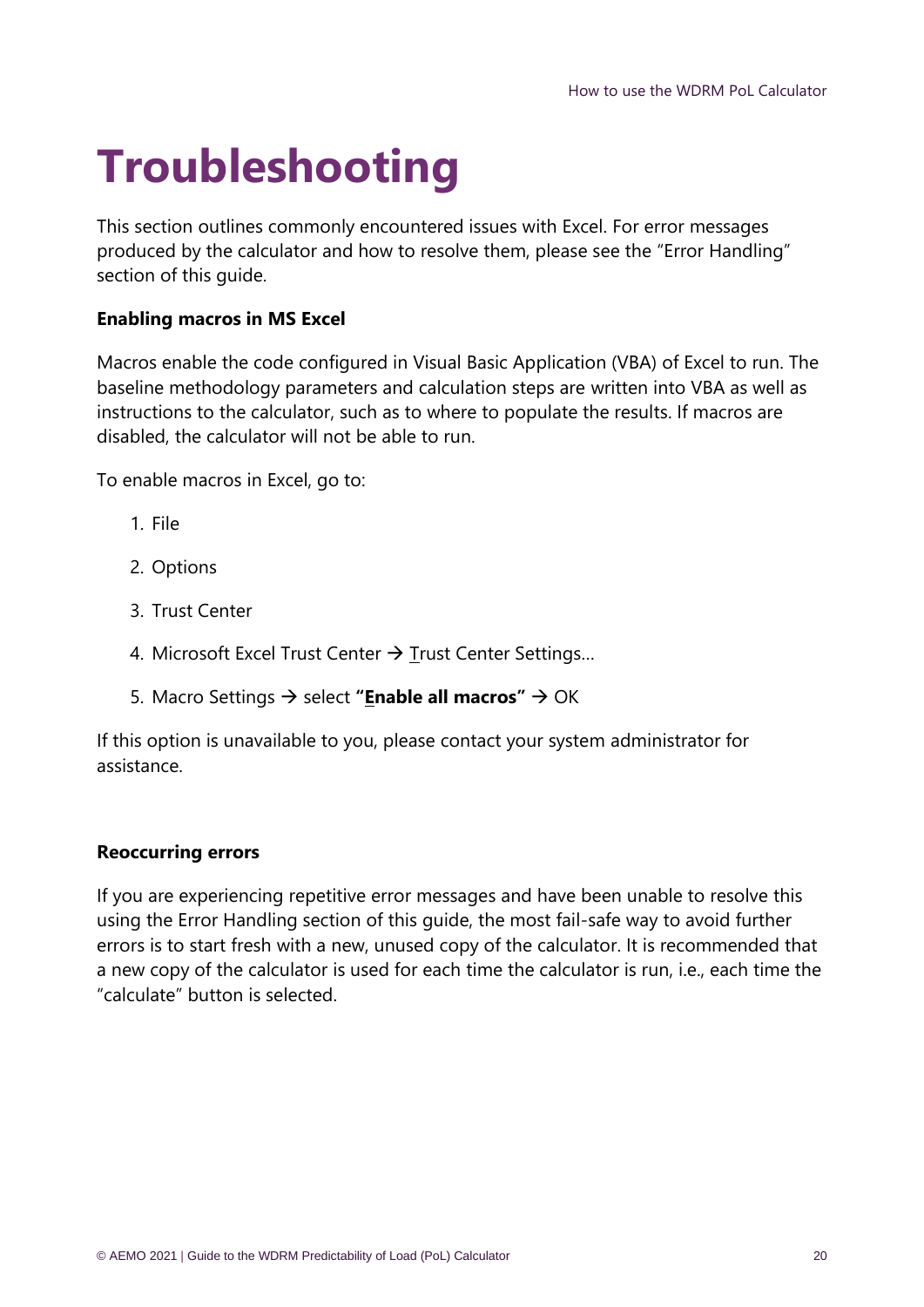## <span id="page-20-0"></span>**Software requirements**

The following software is required to run the calculator:

• Microsoft Excel

The calculator should be able to run on any version of Microsoft Excel where macros are enabled. The run time of each calculation may vary between different versions of Excel and depending on the operating system running Excel.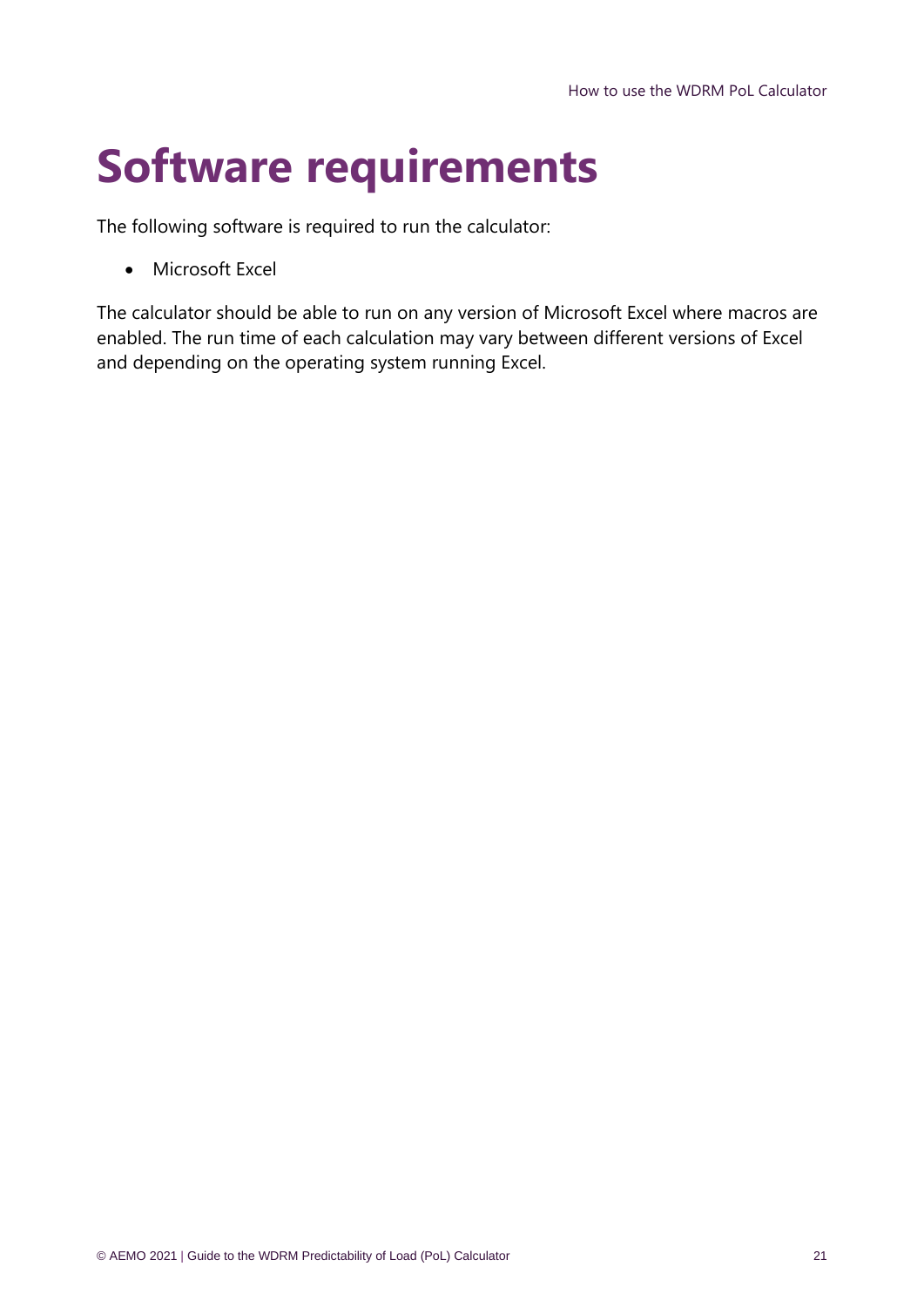# <span id="page-21-0"></span>**Chapter 5. Needing Help**

### <span id="page-21-1"></span>**Support Hub**

For non-urgent issues, normal coverage is 8:00 AM to 6:00 PM on weekdays, Australian Eastern Standard Time (AEST).

IT assistance is requested through one of the following methods:

- Phone: 1300 AEMO 00 (1300 236 600)
- [Contact Us](http://aemo.com.au/Contact-us) form on AEMO's website

AEMO recommends participants call AEMO's Support Hub for all urgent issues.

### **Information to provide**

Please provide the following information when requesting IT assistance from AEMO:

- Your name
- Organisation name
- Participant ID (if existing participant)
- System or application name
- Problem description
- <span id="page-21-2"></span>• Screenshots

### **Feedback**

Your feedback is important and helps us improve our services and products. To suggest improvements, please contact AEMO's Support Hub.